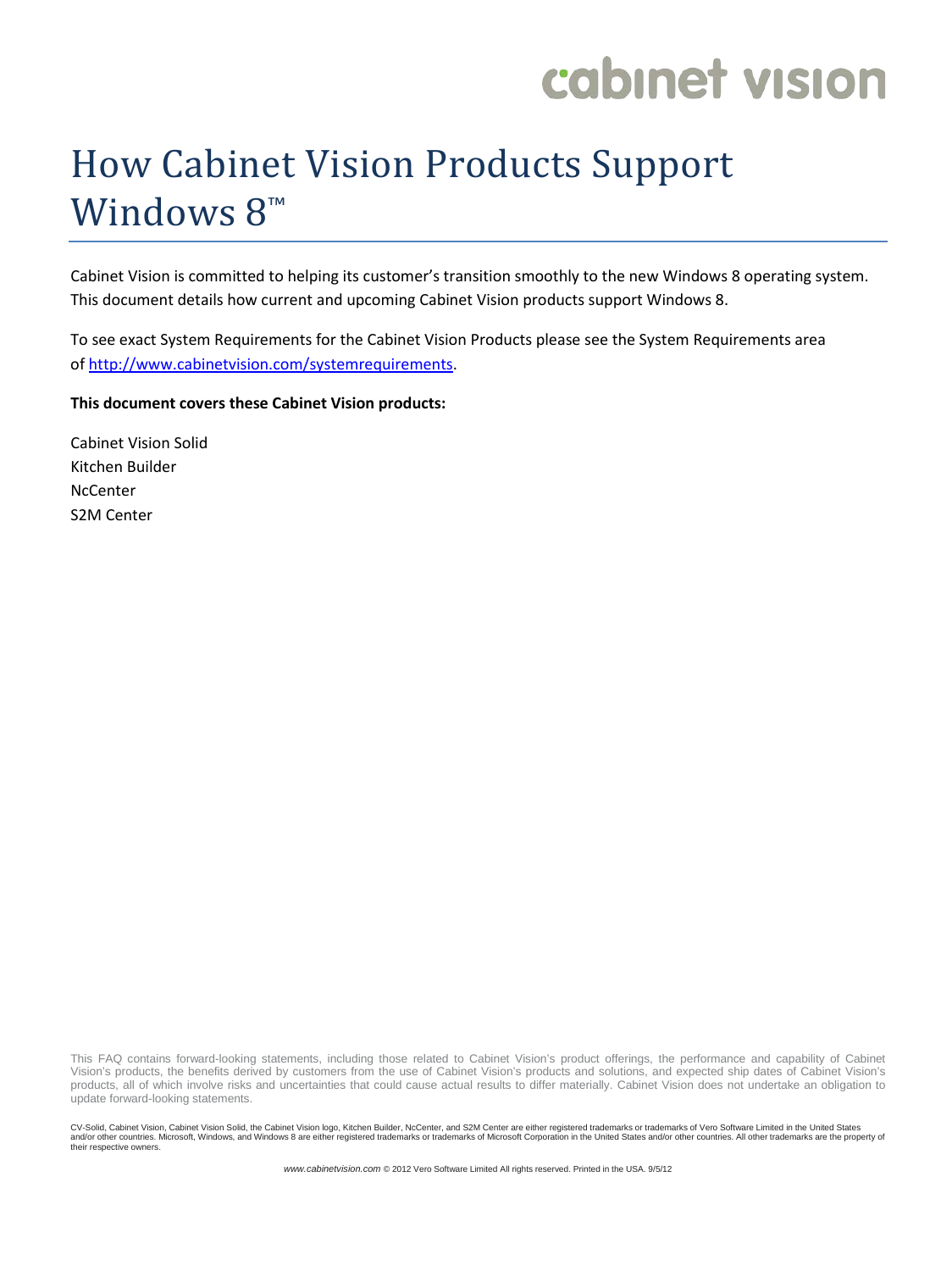# **CABINET VISION PRODUCTS AND WINDOWS 8**

# **Q. Will Cabinet Vision support the new Windows 8 operating system?**

**A.** As a leading developer for Microsoft® Windows®, Cabinet Vision has a long track record of supporting the latest version of the Windows operating system. Cabinet Vision is excited about the new Windows 8 operating system and has been working with the latest software releases from Microsoft to test Cabinet Vision products. Now that Windows 8 is publicly available, Cabinet Vision is conducting final testing of many of its products to:

- Identify and document issues with current versions of its software.
- Develop patches for some of Cabinet Vision's currently available products, so they run smoothly on Windows 8.
- Verify that upcoming releases of Cabinet Vision's products meet rigorous standards of quality and fully support Windows 8.

### **Q. Do current versions of Cabinet Vision products support Windows 8?**

**A.** Cabinet Vision products available as of October 26, 2012 were released before Windows 8 became publicly available and so have not been fully designed for or tested on this new operating system. However, many of those products run under Window 8 with minimal issues. To find out more about how different Cabinet Vision products work with Windows 8, please see specific product sections later in this FAQ.

### **Q. Does CV-Solid Version 8 run on Windows 8?**

**A.** Yes. CV-Solid Version 8 was designed to install and run on Windows 8. In fact, Version 8 concretely demonstrates our commitment to making our manufacturing products compatible with the new Windows 8 operating system as soon as feasible.

### **Q. Does CV-Solid 2012 R2 (Version 7.1) run on Windows 8? Do earlier versions of CV-Solid run on Windows 8?**

**A.** CV-Solid 2012 R2 (Version 7.1) has been tested on release versions of Windows 8. Customers can install and run CV-Solid 2012 R2 (Version 7.1) but may run into issues.

Earlier versions of CV-Solid do not officially support Windows 8. Cabinet Vision does not plan to release updates to Version 7.1 or earlier versions of CV-Solid to support Windows 8.

This FAQ contains forward-looking statements, including those related to Cabinet Vision's product offerings, the performance and capability of Cabinet Vision's products, the benefits derived by customers from the use of Cabinet Vision's products and solutions, and expected ship dates of Cabinet Vision's products, all of which involve risks and uncertainties that could cause actual results to differ materially. Cabinet Vision does not undertake an obligation to update forward-looking statements.

CV-Solid, Cabinet Vision, Cabinet Vision Solid, the Cabinet Vision logo, Kitchen Builder, NcCenter, and S2M Center are either registered trademarks or trademarks of Vero Software Limited in the United States and/or other countries. Microsoft, Windows, and Windows 8 are either registered trademarks or trademarks of Microsoft Corporation in the United States and/or other countries. All other trademarks are the property of their respective owners.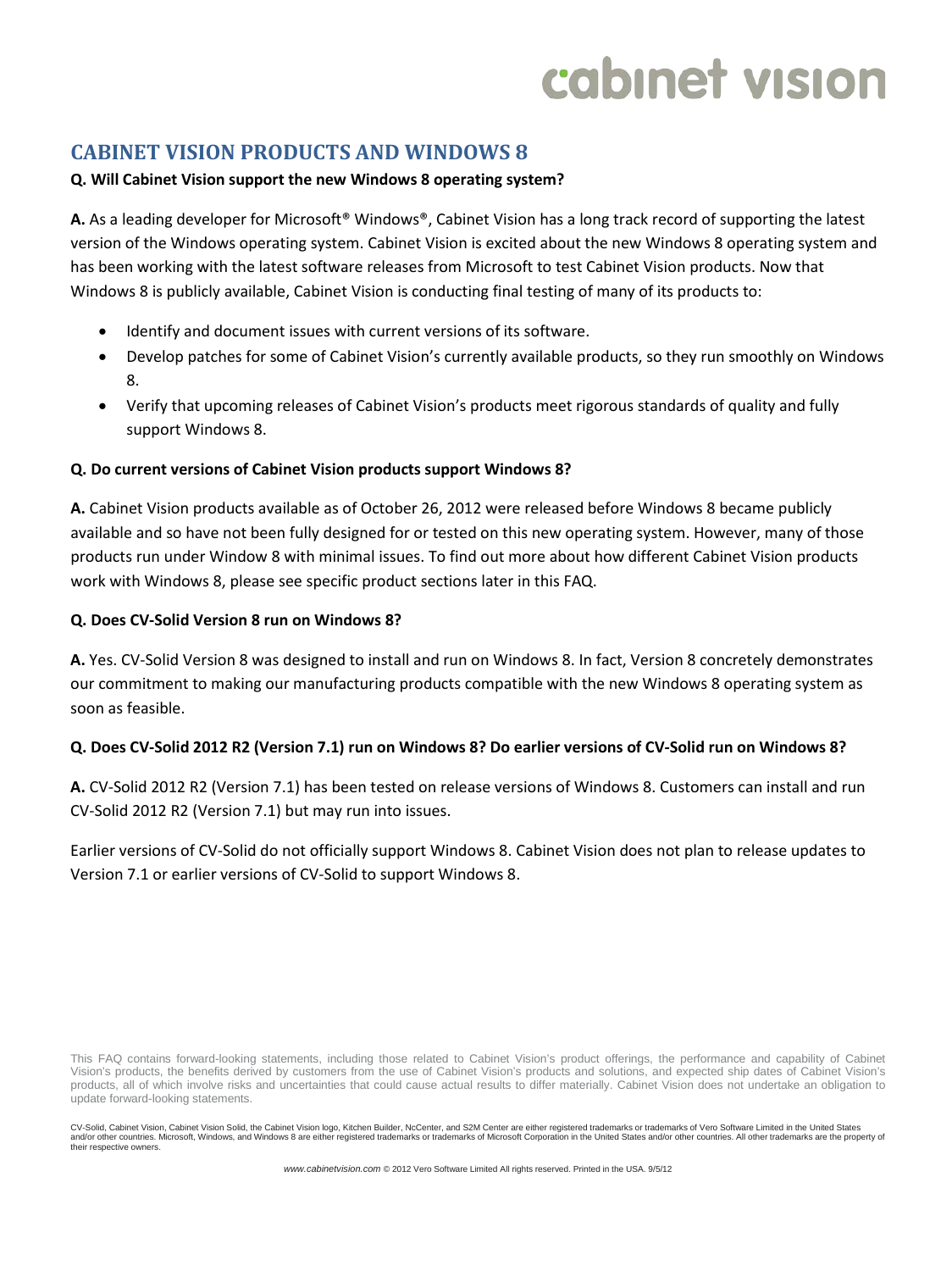# **Q. I use a variety of video hardware for some of my Cabinet Vision software. Are all of those components compatible with Windows 8?**

**A.** When upgrading to a major new operating system like Windows 8, you need to plan your transition and make sure that all of the hardware and software components you depend on daily will also be compatible. Unfortunately there is no single source of information. Instead, we recommend making a list of the hardware and software tools you use regularly, and then visiting each related website to review their Windows 8 support statement. Although there is no separate Upgrade Advisor for Windows 8, as there was for Windows 7, there is a portion of the Windows 8 install which will evaluate your system and let you know possible Hardware and Software incompatibility issues on your system.

# **CABINET VISION TECHNICAL SUPPORT AND WINDOWS 8**

## **Q. Where can I learn about any known issues with Cabinet Vision products and Windows 8?**

**A.** You can visit eSupport for the latest information on Cabinet Vision Products:

#### *[http://esupport.planit.com](http://esupport.planit.com/)*

And search for the latest information on known issues and possible solutions. Enter "Windows 8" in the search field to look for specific results.

### **Q. Does Cabinet Vision offer technical support for running current products on Windows 8?**

**A.** Cabinet Vision offers basic support for running current Cabinet Vision products on Windows 8. Specifically, we will:

- Research and document known issues, and possible workarounds, in the Cabinet Vision Support Forums.
- Troubleshoot issues with installation, crashes, and other similar issues, just as we would for fully supported operating systems.
- Offer full support on how to use the features of supported applications, subject to the normal parameters of our support policies.

Please note that we may not be able to address installation or compatibility and other issues that arise from running Cabinet Vision products released before October 26, 2012 on Windows 8.

This FAQ contains forward-looking statements, including those related to Cabinet Vision's product offerings, the performance and capability of Cabinet Vision's products, the benefits derived by customers from the use of Cabinet Vision's products and solutions, and expected ship dates of Cabinet Vision's products, all of which involve risks and uncertainties that could cause actual results to differ materially. Cabinet Vision does not undertake an obligation to update forward-looking statements.

CV-Solid, Cabinet Vision, Cabinet Vision Solid, the Cabinet Vision logo, Kitchen Builder, NcCenter, and S2M Center are either registered trademarks or trademarks of Vero Software Limited in the United States and/or other countries. Microsoft, Windows, and Windows 8 are either registered trademarks or trademarks of Microsoft Corporation in the United States and/or other countries. All other trademarks are the property of their respective owners.